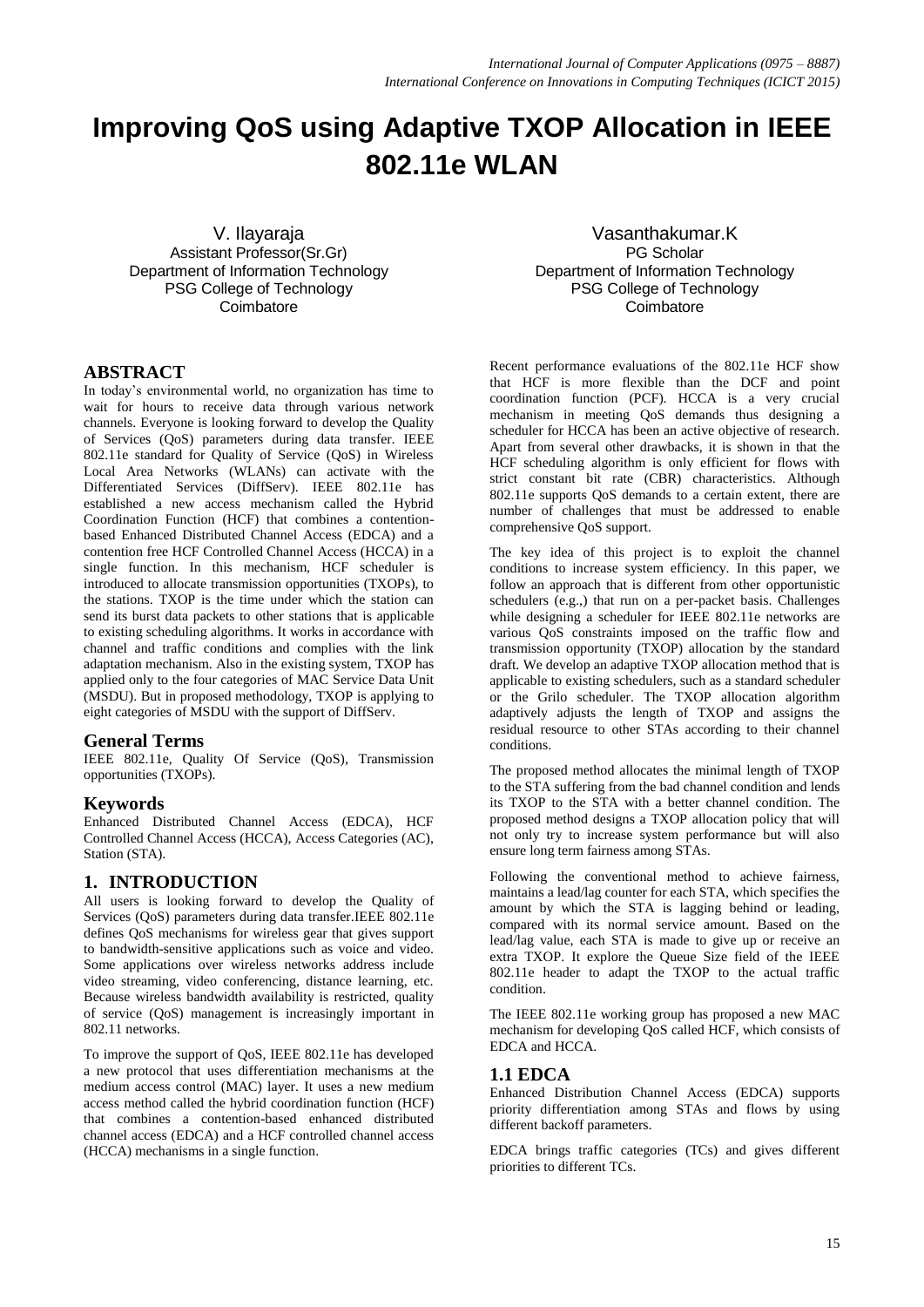EDCA has two priority schemes:

- 1. The InterFrame Space (IFS) priority scheme and
- 2. The Contention Window (CW) priority scheme.

The 802.11e introduces a new interval called arbitration IFS (AIFS), in addition to the existing two IFSs, i.e., DCF IFS (DIFS) and PCF IFS (PIFS).An STA can send a data packet or start to decrease its backoff counter after it detects the channel being idle for some IFS. The AIFS can be adjusted for each TC according to the corresponding priority. The CW priority scheme implements service differentiation by using different Contention Windows (CWs) for different TCs, which gives different backoff numbers to different priority classes.

The backoff value is set to a counter, which is a random number from the interval  $[1, CW+ 1]$ , where CW is initially set to a minimum value (CWmin) and increased whenever the node is involved in a collision up to a maximum value known as CWmax. The new CW for EDCF is defined as

newCW[AC] = ((oldCW[AC] + 1) ∗ 2) – 1…………..........(1)

#### **1.2 HCF**

In HCF, the super frame is divided into the contention-free period that starts with every beacon and the contention period (CP). HCCA provides a centralized polling scheme for allocating guaranteed channel access to traffic flows based on their QoS requirements. During the CP, access is governed by EDCA, although the hybrid coordinator (HC) can initiate controlled access periods (CAPs) at any time. A CAP is formed by a sequence of TXOPs. A TXOP is a period of time in which an STA or the HC can transmit a burst of data frames separated by a short interframe space (SIFS) interval.

### **1.3 Working of HCF**

The IEEE 802.11e EDCA standard provides QoS differentiation by grouping traffic into four access classes (ACs), i.e. voice, video, best effort and background. Each frame from the upper layers bears a priority value (0-7), which is passed, down to the MAC layer. Enhanced Distributed Channel Access (EDCA) introduces the concept of traffic categories. Using EDCA, stations try to send data after noticing that the medium is idle for a set time period defined by the corresponding traffic category.

A higher-priority traffic category will have a shorter wait time than a lower-priority traffic category. While no guarantees of service are provided, EDCA establishes a probabilistic priority mechanism to allocate bandwidth based on traffic categories.

Based on the priority value, the frames are mapped into the four ACs at the MAC layer. The voice AC has the highest priority; the video AC has the second highest priority; the best effort AC has the third highest priority; and the background AC has the lowest priority. Each AC has its own transmission queue and its own set of medium access parameters.

Traffic prioritization uses the medium access parameters— AIFS interval, contention window (CW), and transfer opportunity (TXOP)—to ensure that a higher priority AC has relatively more medium access opportunity than a lower priority AC. Generally, the arbitration interframe space (AIFS) is the time interval that a station must smell the medium to be idle before invoking a backoff or transmission. A higher priority AC uses a smaller AIFS interval. The Transmission Opportunity (TXOP) indicates the maximum duration that an AC can be allowed to transmit frames after

acquiring access to the medium. To save contention overhead, multiple frames can be transmitted within one acquired TXOP without any additional contention, as long as the total transmission time does not exceed the TXOP duration.

If the channel is idle after the AIFS interval, the transmitting station invokes a backoff procedure using a backoff counter to count down a random number of backoff time slots.

With these medium access parameters, EDCA works in the following manner: Before a transmitting station can initiate any transmission, the transmitting station must first sense the channel idle (physically and virtually) for at least an AIFS time interval. If the transmitting station senses the channel to be busy at any time during the backoff procedure, the transmitting station suspends its current backoff procedure and freezes its backoff counter until the channel is sensed to be idle for an AIFS interval again. Then, if the channel is still idle, the transmitting station resumes decrementing its remaining backoff counter.

After each unsuccessful transmission, CW doubles till the CWmax. After each successful transmission, CW to CWmin. And the level of QoS control for each AC is determined by the combination of the medium access parameters and the number of competing stations in the network.

#### **2. LITERATURE SURVEY**

### **2.1 Adaptive TXOP Allocation Based on Channel**

Adaptive TXOP Allocation Based on Channel Conditions and Traffic Requirements in IEEE 802.11e Networks.[1]

#### **Methodology**

The IEEE 802.11e has established a new access mechanism called the hybrid coordination function (HCF) as a step toward provisioning quality-of service (QoS) support.

This method works in accordance with channel and traffic conditions and complies with the link adaptation mechanism. Mathematical analysis and simulation results have verified that our scheme performs better when compared with reference and Grilo standard implementations.

#### *2.1.1 Grilo Scheduler*

The scheduling algorithm proposed by Grilo et al. follows a very novel approach and has been quite popular. The Grilo scheduler extends the functionality of HC by allowing it to perform the following:

- 1. Allocate TXOPs of variable length (instead of fixed TXOPs);
- 2. Poll each STA at variable and different SIs (instead of polling all STAs with period SI).

#### *2.1.2 Reference Scheduler*

This scheduler uses only the mandatory parameters in calculating two additional scheduling parameters,

1) Service Interval (SI)

2) TXOP duration.

#### **2.2 WLAN QoS Issues and IEEE 802.11e**

WLAN QoS Issues and IEEE 802.11e QOS Enhancement.[2].

#### **Methodology**

This method provides a deterministic QoS performance for applications with admission control, while EDCA only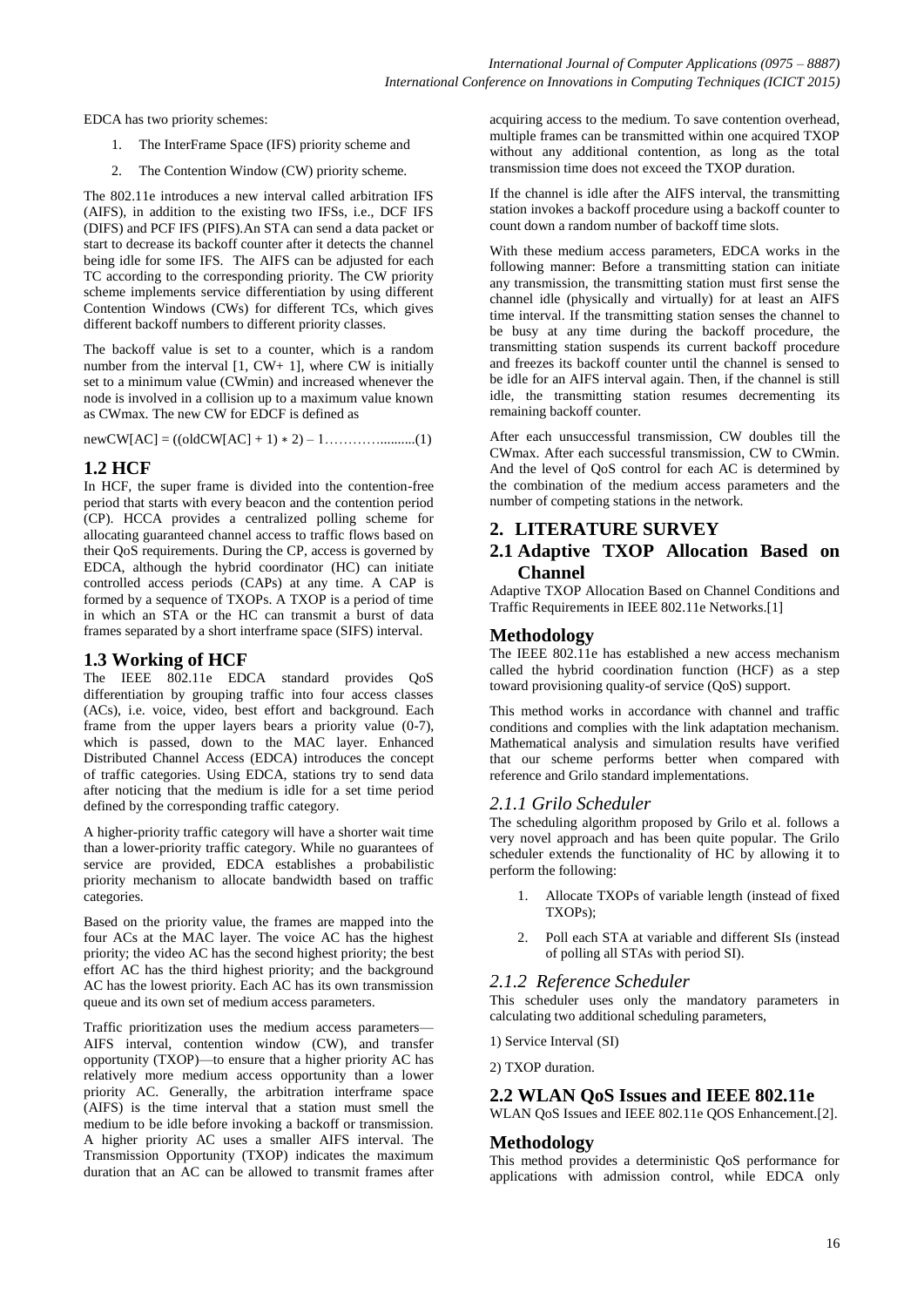provide statistical QoS performance. To improve the QoS standard by introducing new coordination functions, the contention based medium access method, the EDCA and a extension to it a contention free HCF control channel access (HCCA), both are considered to guarantee QoS in WLAN operating in the infrastructure mode.

Through simulation it is clear that the performance of EDCA is less when the traffic load is very high. The HCCA is a centralized control mechanism it is applicable to infrastructure mode.

### **Prioritized Scheduling**

Prioritized QoS is realized through the introduction of four access categories (ACs), which provide delivery of frames associated with user priorities as defined in IEEE 802.1D. The QoS in a WLAN using DCF is enhanced by EDCA, and it supports priority based best-effort service such as DiffServ. Each AC has its own transmit queue and its own set of AC parameters. The differentiation in priority between ACs is achieved by setting different values for the AC parameters. These priority parameters are:

1) Arbitrary inter-frame space number (AIFSn): It is the minimum time interval between the wireless medium becoming idle and the start of transmission of a frame.

2) Contention Window (CW): A random number is drawn from this interval, or window, for the backoff mechanism. The medium access function in each station maintains a backoff .

3) TXOP Limit: The maximum duration for which a QSTA can transmit after obtaining a TXOP.

### **2.3 Multipath Routing Protocol Using Cross-layer based QoS**

Multipath Routing Protocol Using Cross-layer based QoS Metrics for IEEE 802.11e WLAN.[3]

### **Methodology**

To achieve Quality of Service (QoS) support for multimedia traffic, IEEE 802.11e specifies Hybrid Coordination Function (HCF) Controlled Channel Access (HCCA) technique.An increased efficiency can be achieved in terms of QoS metrics, balancing the load and tolerance to faults by the use of multipath routing. The fact that routing is responsible for the successful packet delivery and QoS Support.

The simulation results demonstrate that the proposed Multipath routing protocol helps in achieving better delivery ratio and throughput with reduced delay.

### **2.4 Fairness Enhancement Scheme for Multimedia Application**

Fairness Enhancement Scheme for Multimedia Application in IEEE 802.11e Wireless LANs

### **Methodology**

When stations transmit traffic generated in different multimedia applications, fairness problem occurs. In order to alleviate the fairness problem, a dynamic TXOP control scheme based on the channel utilization of network and multimedia traffic quantity in the queue of a station.

The simulation results show that the proposed scheme improves fairness and QoS of multimedia traffic. It is confirmed that the overall network performance is improved as transmission success ratio within the delay bound becomes larger.

### **3. SYSTEM DESIGN**

### **3.1 Adaptive TXOP**

The EDCA introduces a transmission opportunity (TXOP). A station can transmit multiple data packets consecutively until the duration of transmission exceeds the specific TXOP limit. In the EDCA, stations are allocated the same TXOP limit value. When they have identical multimedia traffic application, fair bandwidth allocation is expected.

However, if stations support multimedia traffic applications with different QoS requirements, fairness problem arise others proposed very simple schemes to allocate the TXOP limit without considering the QoS requirements of multimedia traffic.

A distributed optimal TXOP scheme uses the throughput information. In the TXOP scheme, each station measures its throughput and compares it with the target throughput. If the measured throughput is higher than the target value, the station reduces its TXOP limit; otherwise, it increases its TXOP.

A threshold- based dynamic (TBD) TXOP scheme dynamically adjusts the TXOP limit according to the queue length and the pre-setting threshold. Each station has two TXOP limit values: low (TXOPmin) and high (TXOPmax). As shown in Figure 3.1, if the queue length (Q\_Len) is below the threshold, the TXOP limit is fixed at the low value; otherwise, the TXOP limit is set to the high value.





### **TXOP duration (TXOP)**

The time needed to transmit all the packets that arrive during an SI in a TS queue at the minimum rate R. If Ni is the number of packets of mean length Li that arrive in SI with the mean rate  $\rho$  for TS i, we have

 ∗ ………………………...…(3)

Therefore, the TXOP duration for each TSi, which is denoted by TXOPi, can be calculated as

$$
TXOP_i = N_i, \left(\frac{L_i}{R} + 2.SIFS + ACK\right), \quad i = 1, \dots, n \dots \dots \dots (4)
$$

### **3.2 Diffserv Mechanism**

DiffServ operates on the principle of traffic classification, where each data packet is placed into a limited number of traffic classes, rather than differentiating network traffic based on the requirements of an individual flow. Each traffic class can be managed differently, ensuring preferential treatment for higher-priority traffic on the network.

The premise of Diffserv is that complicated functions such as packet classification and policing can be carried out at the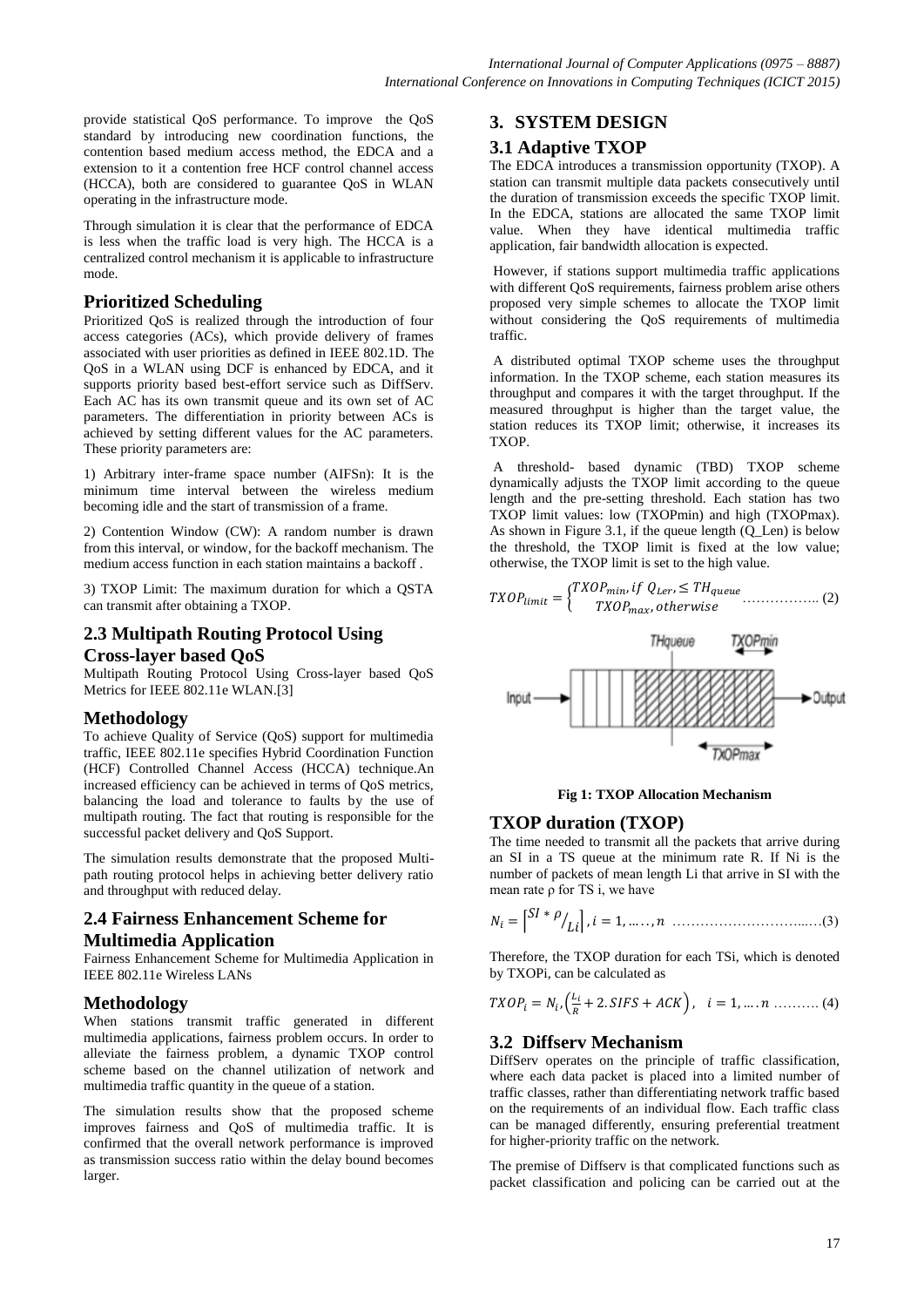edge of the network by edge routers who then mark the packet to receive a particular type of per-hop behavior. Such routers simply apply PHB treatment to packets based on the marking. PHB (Per-Hop Behaviors) treatment is achieved by core routers using a combination of scheduling policy and queue management policy.

The standard traffic classes (discussed below) serve to simplify interoperability between different networks and different vendors' equipment. Most networks use the following commonly defined Per-Hop Behaviors.

- Default PHB (Per hop behavior)—which is typically best-effort traffic
- Expedited Forwarding (EF) PHB—dedicated to low-loss, low-latency traffic
- Assured Forwarding (AF) PHB—gives assurance of delivery under prescribed conditions

## **3.3 SCHEDULING ALGORITHM:**

*3.3.1 First Come First Served (FCFS)*

The processing of data is done in the order of their arrival times at the ready queue, in the case of First Come First Served (FCFS) schedulers. Here, the data from nearby neighboring nodes take less time to be processed at the intermediate nodes when compared to that of the data from the distant leaf nodes.

Also, many data packets arrive late and so they experience higher delay. The number of packet failures results from the increased delay, which affects the Qos of the system.failures results from the increased delay, which affects the Qos of the system.

### *3.3.2 Round Robin*

Round-robin (RR) is one of the algorithms employed by process and network schedulers in Qos enhancement. As the term is generally used, time slices are assigned to each process in equal portions and in circular order, handling all processes without priority (also known as cyclic executive).

Round-robin scheduling is simple, easy to implement, and starvation-free. Round-robin scheduling can also be applied to other scheduling problems, such as data packet scheduling in computer networks. It is an Operating System concept.

In order to schedule processes fairly, a round-robin scheduler generally employs time-sharing, giving each job a time slot or quantum (its allowance of CPU time), and interrupting the job if it is not completed by then.

The job is resumed next time a time slot is assigned to that process. In the absence of time-sharing, or if the quanta were large relative to the sizes of the jobs, a process that produced large jobs would be favoured over other processes.

### **3.4 System Model**



**Fig 2: System Model**

In the method of adaptive TXOP allocation the data are classified into different AC providing at least one frame for a particular AC. In this mechanism, HCF scheduler is introduced to allocate transmission opportunities (TXOPs), the time under which the station can send its burst data packets to other stations.

Here, TXOP is applying to eight categories of MAC Service Data Unit (MSDU) with the support of DiffServ. The eight categories of data are given in order from high priority data corresponding to low priority of data. Then TXOP is allocated to create database, the high priority is given more importance.

**Table 1: Different Access Categories**

| 802.1P   |                                |         |                         | 802.11e                |             |
|----------|--------------------------------|---------|-------------------------|------------------------|-------------|
| Priority | Priority<br>code<br>point(PCB) | Acronym | Traffic Type            | Access<br>Category(AC) | Designation |
| Lowest   | 1                              | BК      | Background              | AC BK                  | Background  |
|          | 0                              | ΒE      | Best effort             | AC BE                  | Best effort |
|          | $\mathfrak{p}$                 | EE      | Excellent<br>effort     | AC EE                  | Best effort |
|          | 3                              | CA      | Critical<br>Application | AC VI                  | Video       |
|          | 4                              | VI      | Video                   | AC VI                  | Video       |
|          | 5                              | VO      | Voice                   | AC VO                  | Voice       |
|          | 6                              | IC      | Internetwork<br>Control | AC VO                  | Voice       |
| Highest  | 7                              | ΝC      | Network<br>Control      | AC VO                  | Voice       |

The main algorithm is shown in Fig3.3. To provide shortterm fairness, we distinguish two types of additional service in the algorithm: excess service and compensation service. Excess service is made available when a session receives more service than required, whereas compensation service is made available due to a leading session giving up its lead.

First, lagging sessions have higher priority to receive additional services to expedite their compensation. This way, a lagging session is guaranteed to catch up, no matter what the lags of the other sessions are, and the short-term fairness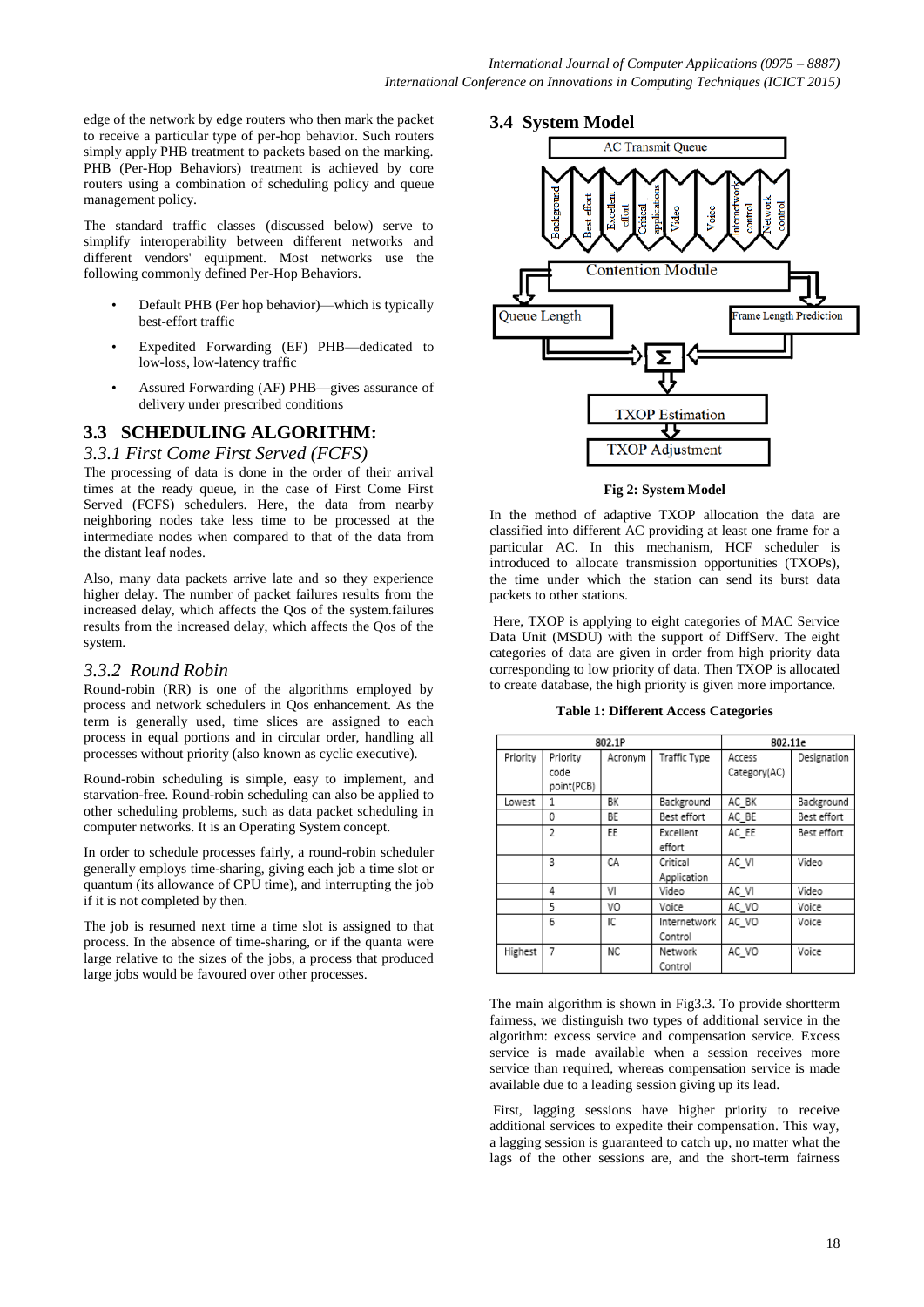property is ensured among lagging sessions during compensation.



#### **Fig 3: Flow chart**

Let us take a very simple example to walk through the algorithm. Consider three STAs i, and j. Assume that STA i is in the bad channel condition for time  $(t1, t2)$  and in the good condition thereafter. Without loss of generality, assume that STAs *i* in good channel condition as ever and are always hungry for more bandwidth or more TXOP.

By definition of the algorithm, STA i will be given TXOPmin for the time duration  $(t1, t2)$ . Therefore, quite clearly, lag i can be calculated as TXOPnormal − TXOPmin ∗ (the number of times that STA i was chosen by the scheduler), where TXOPnormal is the TXOP that STA i would have obtained in normal channel conditions.

Whenever STA *j* is selected by the scheduler in the time (t1, t2), they will be entitled to have that extra TXOP, which is available to the scheduler. This will clearly ensure higher throughput for this duration, in comparison with the case where STA i was allowed to have the whole TXOP that was initially allocated based on its traffic requirements.

### **3.5 Time Complexity**

In the proposed algorithm, there are mainly four operations involved: 1) a session becoming active; 2) a session being selected to receive service; 3) an active session entering error mode; and 4) an active session becoming error free. It is easy to deduce from the main algorithm in Fig.3.3 that these operations eventually reduce to the following basic set operations: adding, deleting, and querying the element with the minimum key from the set.

All of these operations are efficiently implemented in O(logN), where N represents the number of STAs in the network, by using a binary tree data structure, which maintains the tree based on fi and ci, respectively. More precisely, one tree will maintain all nonlagging error-free STAs based on fi, and the other one will maintain all lagging error-free sessions based on ci. Since all the four operations involve only a constant number of operations, it can be implemented in O(logN).For each station the algorithmic complexity is done in 0.5 ms. The Time complexity for simulation is done in 2.5 ms.

### **4. IMPLEMENTATION**

### **4.1 NS2 based Simulation**

Network Simulator (Version 2), widely known as NS2, is simply an event-driven simulation tool that has proved useful in studying the dynamic nature of communication networks.

Simulation of wired as well as wireless network functions and protocols (e.g., routing algorithms, TCP, UDP) can be done using NS2. In general, NS2 provides users with a way of specifying such network protocols and simulating their corresponding behaviors.

NS2 is downloaded as .tar.gz file in Fedora OS. It is extracted in /home using the command 'tar –zxvf nsallinone-2.35.tar.gz-C/home/root1. It can also be extracted by right click and then extract. Then proceed with following command. /install or sudo apt-get tcl8.5.10 tk8.5.10 xgraph8.5. All in one package consist of all packages of the system.

### **4.2 Simulation Methods**

Initially an simulation window is created by adding number of nodes. The nodes represents the station for communication.

In figure 4.1 it represents the eight categories of data is applied to eight nodes in the simulation window. Creating node 15th as buffer, node 15 is considered as scheduled hcf for communicating data.



The eight access categories requests the buffer, the TXOP is allocated to higher priority to lower priority respectively.

In figure 4.2 it represents the TXOP is allocation, the threshold is initially set for each of eight access categories. The eight access categories are network control, inter network control, voice, video, best-effort (BE), critical application, excellent effort and background.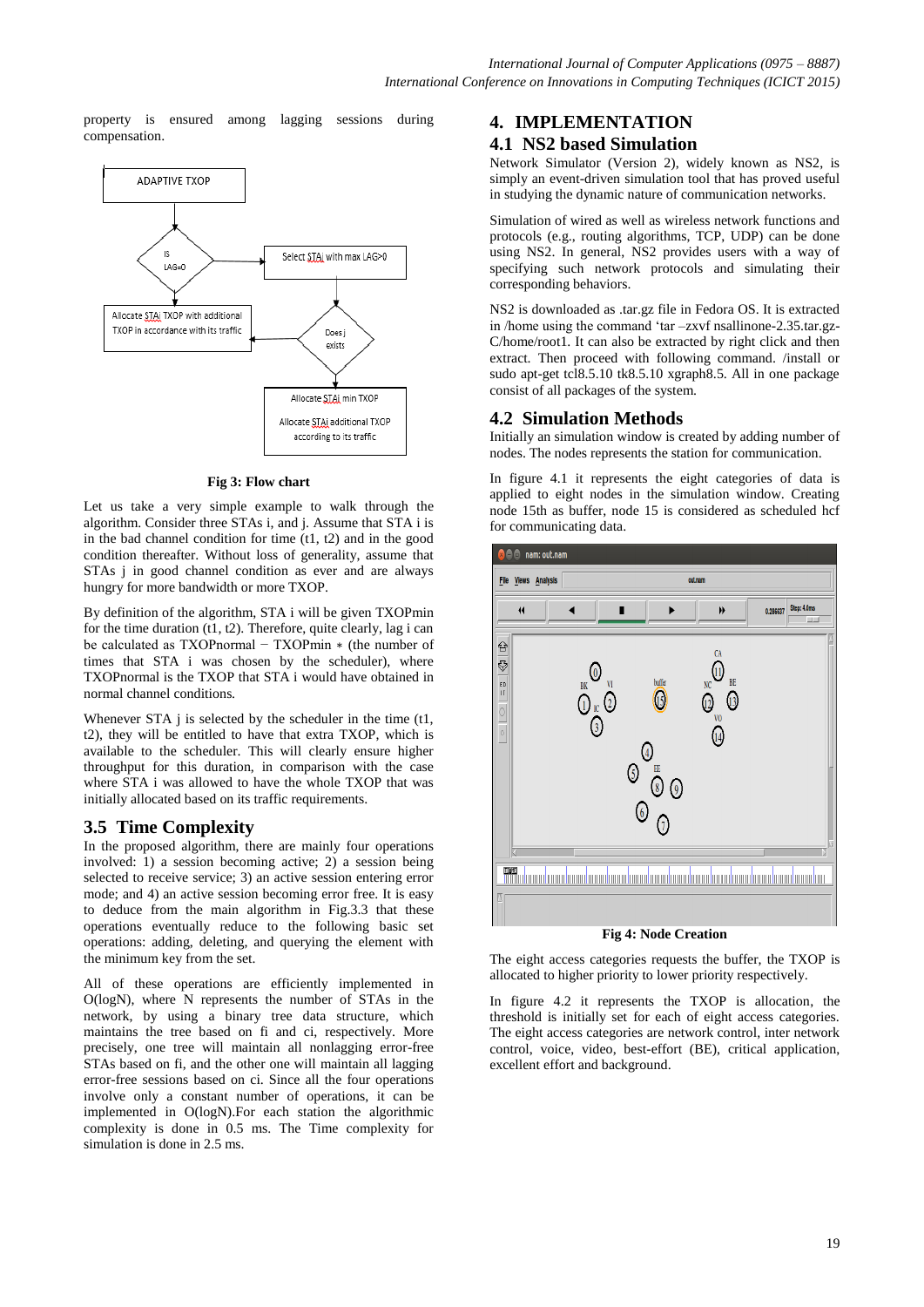#### *International Journal of Computer Applications (0975 – 8887) International Conference on Innovations in Computing Techniques (ICICT 2015)*



**Fig 5: Creating Threshold**

After requests sent from eight data the buffer allocates the TXOP in Round Robin concept by higher priority to lower priority respectively.



**Fig 6: Prioritywise Allocation**

In figure 4.3 it represents the prioritywise allocation for the eight categories of data in which the TXOP is allocated to higher priority to lower priority respectively. Initially network control data in given for high priority thus it waits for next station to provide TXOP.

After TXOP is allocated for eight categories of data, then the station is set for channel communication.



### **4.3 Performance Metrices**

The main QoS parameters focussed is Bandwidth and Throughput. The key idea of this work is to exploit the channel conditions to improving QoS in our system. Extensive results is to prove the efficiency of the proposed scheme over corresponding conventional implementations.

### **5. RESULT ANALYSIS**

We evaluate the throughput and bandwidth for 8 access categories of data. The measurements were done when there are eight types of traffic: network control, inter network control, voice, video, best-effort (BE), critical application, excellent effort and background. Network control and voice traffic has the highest priority, and background data traffic has the lowest priority.

### **5.1 Node Speed vs Bandwidth**

TitleText: Nodes speed vs Bandwidth

YUnitText: Bandwidth

XUnitText: Node Speed(m/s)

**Table 2: Results of Bandwidth**

| <b>FCFS</b> | <b>ROUND ROBIN</b> |
|-------------|--------------------|
| $0 - 0.03$  | $0 - 0.05$         |
| $1 - 0.04$  | $1 - 0.06$         |
| $5 - 0.03$  | $5 - 0.13$         |
| $10 - 0.04$ | $10 - 0.09$        |